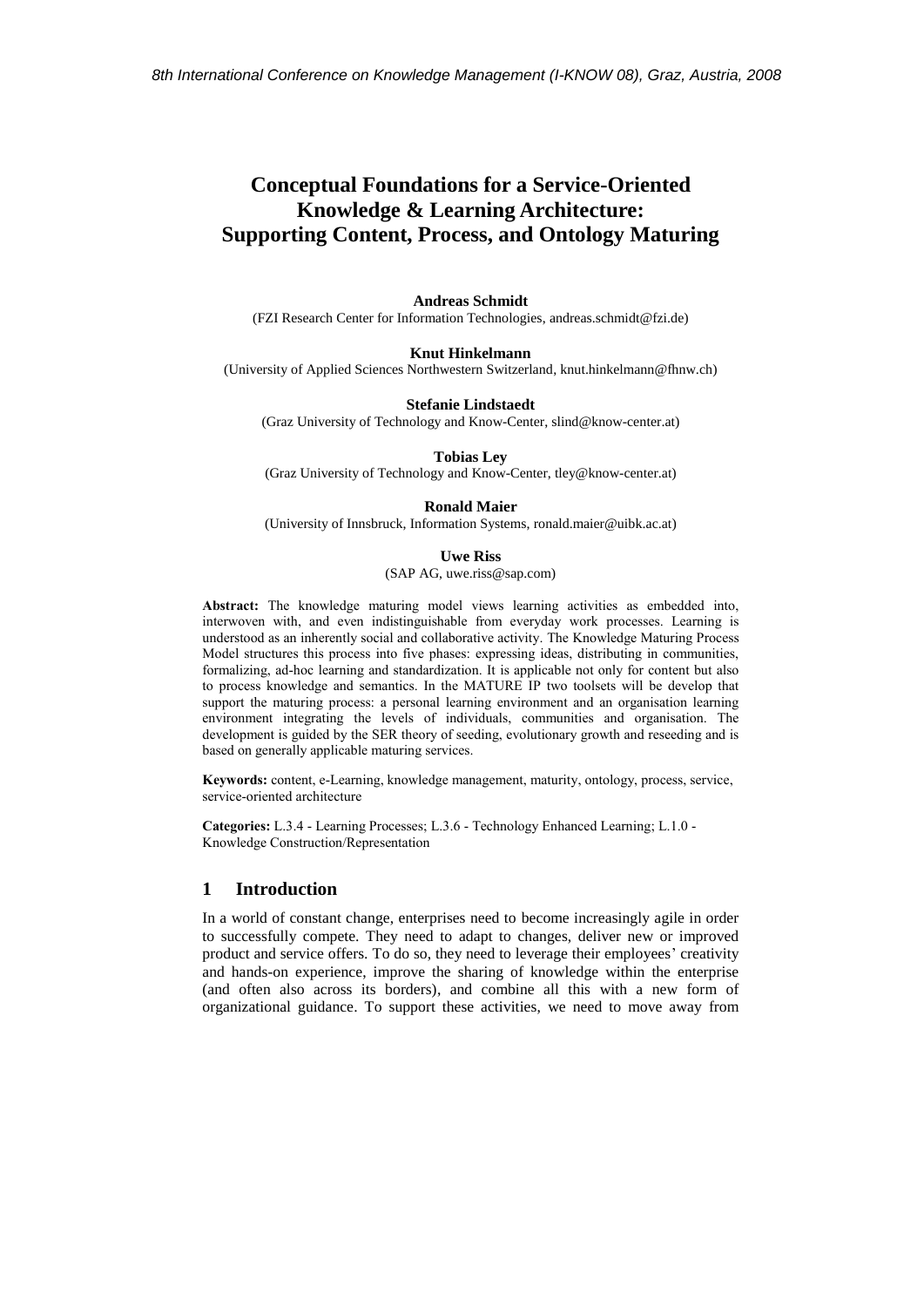systems conceived and operated in a top-down way (like traditional learning or knowledge management systems). Rather, we need a balance of bottom-up and topdown development of systems supporting learning, knowledge handling and innovation in businesses and organisations. The aim is to bring together Web 2.0-style engagement and user empowerment with the efficiency of organizations in exploiting knowledge on a larger scale. Within the MATURE IP [\(http://mature-ip.eu\)](http://mature-ip.eu/), the goal is to develop two toolsets:

- *a personal learning environment* (Attwell, 2007), consisting of work- $\bullet$ integrated, personalized tools for communicating, collaborating, structuring, reflecting, and awareness building. The individual learner should be able to easily combine these tools and readily interoperate with others' personal learning environments;
- *an organizational learning environment*, giving the organization (or better its representatives) the opportunity to analyze bottom-up activities within the sum of individual PLEs. The results of these analyses should promote the consolidation of such activities towards organizational gals, enable the breeding of strategically important communities, and help enriching existing knowledge resources so that they can be readily reused as learning objects.

Such toolsets must be flexible and easily extensible, which calls for an infrastructure providing reusable knowledge services. But how should such a service infrastructure look like? What are conceptual foundations for a service-oriented knowledge architecture that could help to reach the goals outlined above?

In this paper, we present an approach to conceptualizing knowledge services based on the knowledge maturing model (Maier & Schmidt, 2007). This model helps to understand the 'flow' of knowledge and its barriers. We extend this by differentiating between knowledge assets of varying degrees of maturity (section 2). We then derive intervention strategies from the SER model (section 3) that form the basis for maturing (support) services (section 4).

# **2 Knowledge Maturing**

The knowledge maturing model views learning activities as embedded into, interwoven with, and even indistinguishable from everyday work processes. Learning is understood as a social and collaborative activity, in which individual learning processes are interdependent and dynamically interlinked with each other: the output of one learning process is input to the next. If we have a look at this phenomenon from a macroscopic perspective, we can observe that knowledge is continuously repackaged, enriched, shared, reconstructed, translated and integrated etc. across different interlinked individual learning processes. During this process knowledge becomes less contextualized, more explicitly linked, easier to communicate, in short: it matures. The **knowledge maturing process** model structures this process into five phases (based on experiences from several practical cases as well as a comprehensive empirical study, [Schmidt 2005, Maier 2007, Maier and Schmidt 2007]):

**Expressing ideas**. New ideas are developed by individuals from personal experiences or in highly informal discussions. The knowledge is subjective and deeply embedded within the context of the originator. The vocabulary is vague and often restricted to the person expressing the idea.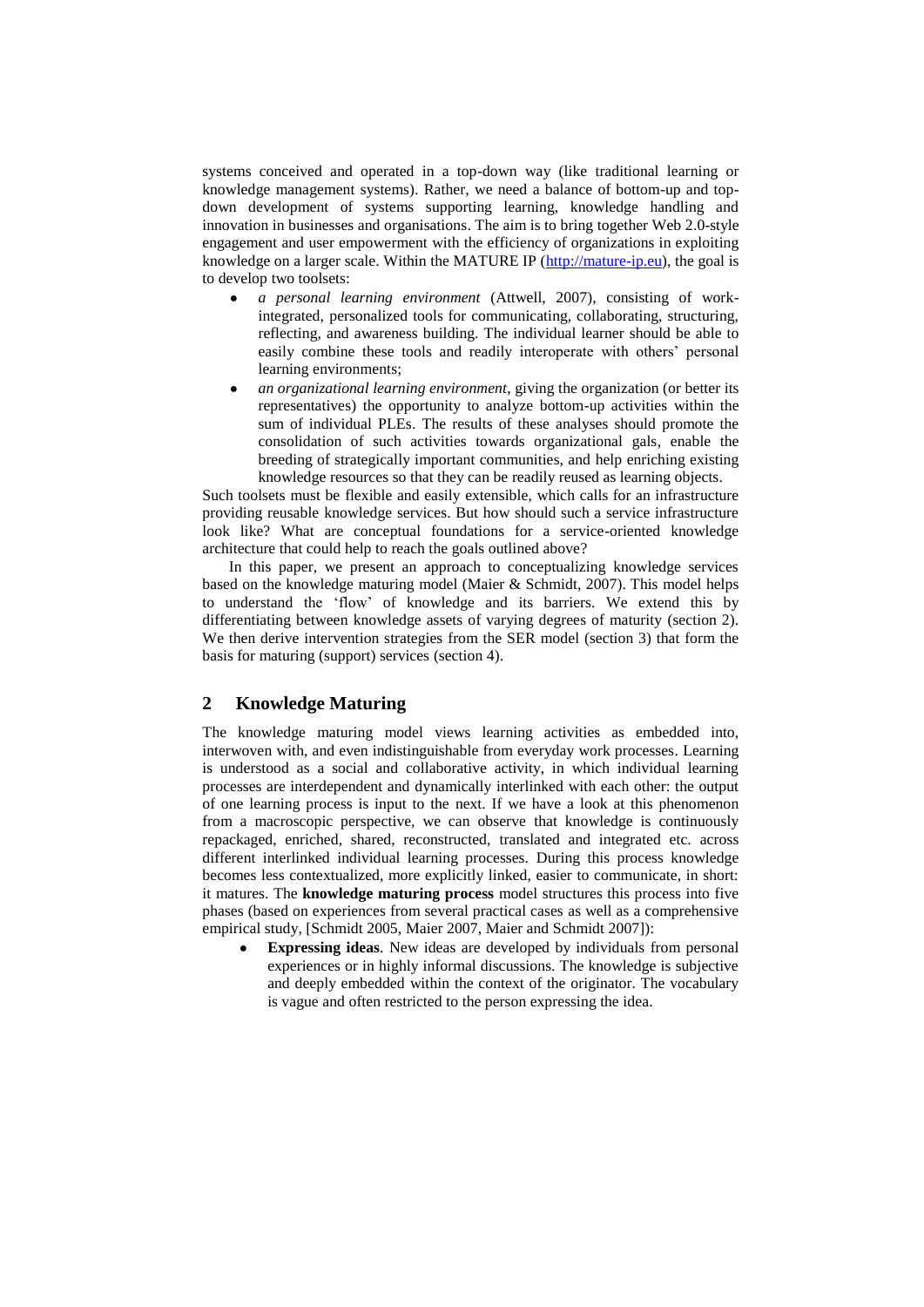- **Distributing in communities**. This phase accomplishes the development  $\bullet$ of common terminology shared among community members, e.g. in discussion forum entries, blog postings or wikis.
- $\bullet$ **Formalizing.** Artefacts created in the preceding two phases are inherently unstructured and still highly subjective and embedded in the context of the community. In this phase, purpose-driven structured documents are created, e.g. project reports or design documents or process models in which knowledge is 'desubjectified' and the context is made explicit.
- $\bullet$ **Ad-hoc learning**. Documents produced in the preceding phase are not well suited as learning material because no didactical considerations were taken into account. Now the topic is refined to improve comprehensibility in order to ease its consumption or re-use. The material is ideally prepared in a pedagogically sound way, enabling broader dissemination, e.g. service instructions or manuals.
- **Standardization.** The ultimate maturity phase puts together individual  $\bullet$ learning objects to cover a broader subject area. Thus, the subject area becomes teachable to novices. Tests and certificates confirm that participants of formal training achieved a certain degree of proficiency.

This maturing process is most intuitively recognized in the case of 'content objects' (knowledge represented in the form of documents, drawings, etc.). However, it also applies to other types of knowledge representations vital for operating and developing any kind of organisation: namely processes and semantics [Riss 2005]:

- **Contents** provide a static picture of the world and are probably the best managed type of knowledge asset. The term knowledge asset points towards a value-oriented perspective on knowledge elements (business value) suggesting the importance of knowledge for the functioning of an organisation's business processes. It can take the form of notes, contributions and threads, protocols, lessons learnt, learning objects, courses, etc.
- **Processes.** This type of knowledge asset is more related to the dynamic aspect of the organisation. Large organisations already support this by developing business process models and workflows. Taking into account that organisational learning processes are much more agile and the costs of modelling approaches are considerable, a more suitable approach is to enable recording and sharing of individual work practices. Processes can take the form of e.g. individual task lists and routines, task patterns, good practices, best practices, work flows or standard operating procedures.
- **Semantics.** This type of knowledge asset is probably the least visible within organizations. Semantics connects the different assets and supports the individual learning processes by providing the basis for mutual understanding. Without semantic integration, grassroot approaches encouraging people to contribute their individual views, experiences and insights would get stuck in misinterpretations and lengthy negotiation processes. These knowledge assets can take the form of tag clouds and emerging folksonomies, folder structures, competence models, local or global enterprise ontologies.

These three knowledge asset types – and thus the three strands of maturing – are closely interwoven and they depend on each other in various respects. Contents and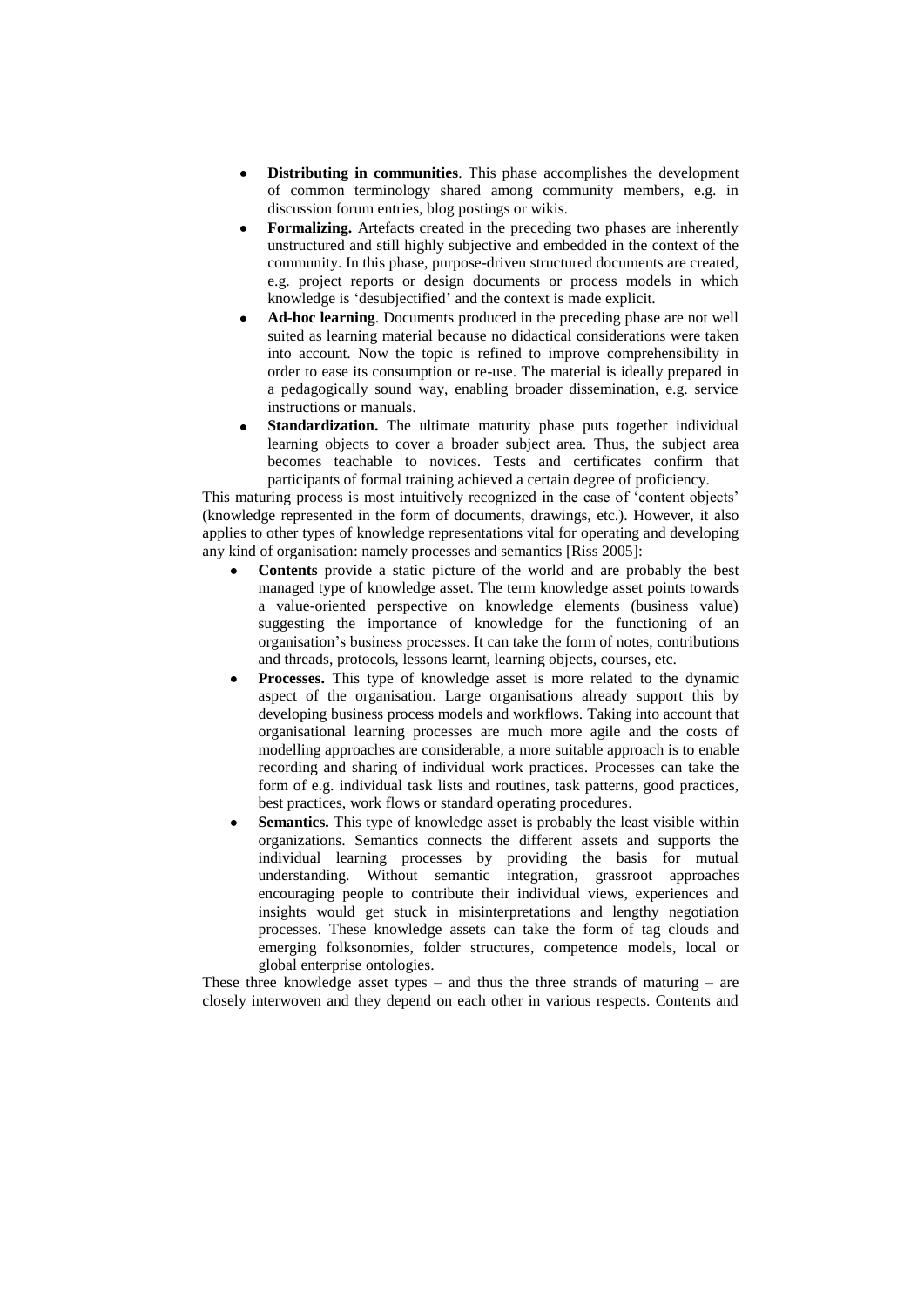processes require semantics to become communicable. Therefore, semantics is the fundament for every community-based approach and fosters collaboration between individual knowledge workers. Without process integration, semantics and contents are not directly applicable to work procedures so that additional transformation efforts by the knowledge workers are required. More mature content allows a worker to deal with the high complexity and variability of knowledge-intensive processes and adapt to unpredictable situations [Feldkamp, Hinkelmann & Thönssen 2007]. Finally, contents are required to explicate semantics and processes so that these are comprehensible to knowledge workers with different backgrounds. While semantics and processes focus on the actual doing, contents aim at understanding and reflection.



<span id="page-3-0"></span>[\[Figure 1\]](#page-3-0) depicts the described situation schematically. Knowledge asset types are not well differentiated in the early maturing phases; notes can contain content, process, and semantic aspects, sometimes all at the same time. Only with a deepened understanding, this differentiation can take place. This corresponds with a decrease in abundance: while there are many notes and communication artefacts at the beginning of the maturing process, formal training materials are rather scarce at its end. It also shows that the maturing process is accompanied by a process of organisational guidance that supports the identification of significant emerging topics and their transformation to more mature forms of knowledge.

As the process of guidance already indicates, the development should not be misunderstood as a continuous linear process. On the contrary, **maturing is made up of a complex pattern of individual steps**. Not all knowledge assets are developed up to the ultimate maturity phase, some of them end up in a stalemate or are discarded; others are combined with other assets at various maturity levels, or split up into more differentiated assets. What we observe is an **evolution** of knowledge assets.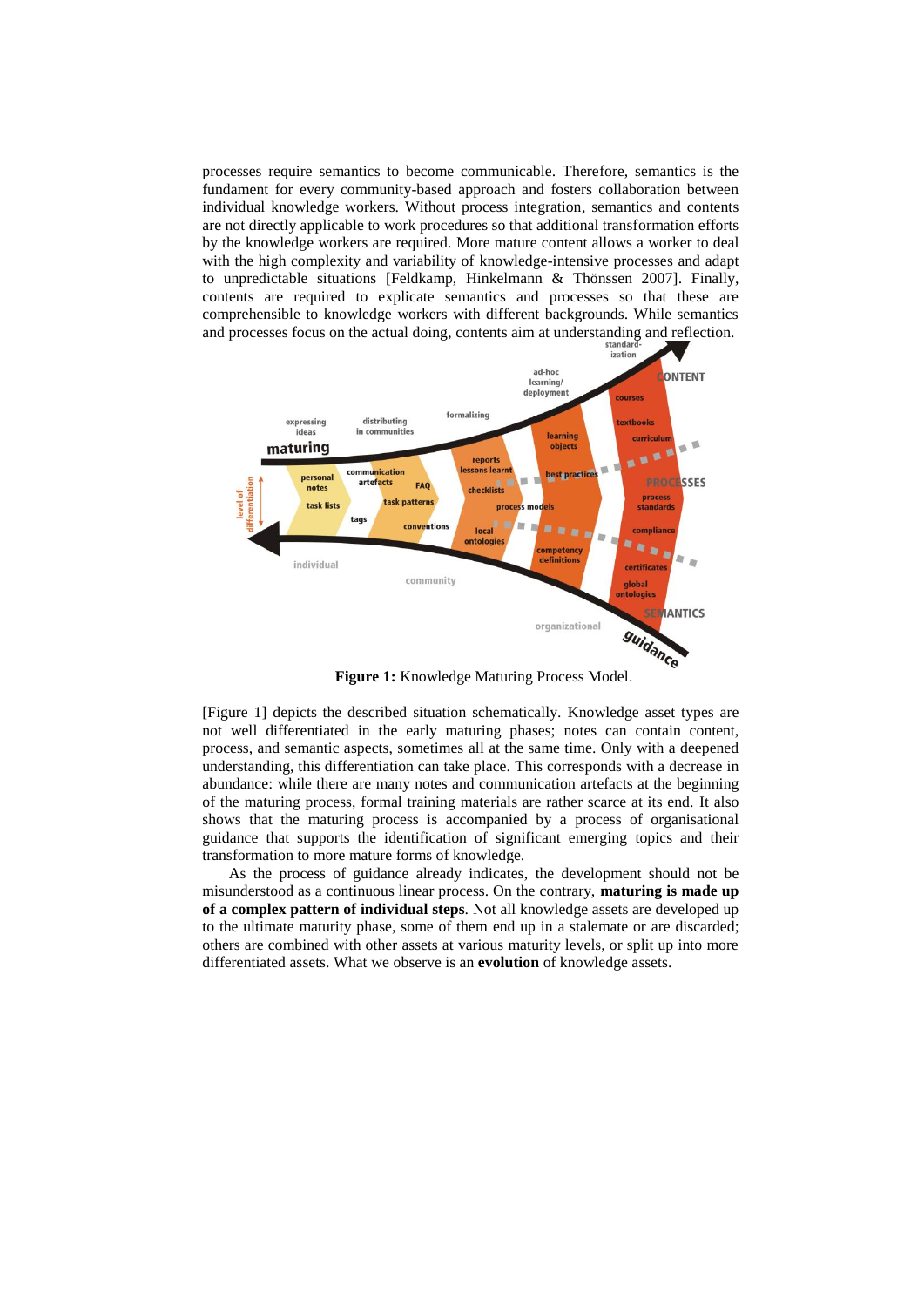### **3 Seeding –Evolutionary Growth – Reseeding**

A closer look at how individual maturing phases actually take place reveals that the theory of **Seeding, Evolutionary Growth and Reseeding**, (SER) [Fischer et al. 2001] is applicable here. The SER model describes how complex systems evolve out of an initial seed (units, structure, and capabilities) and through the use of combination, analysis and change tools by many diverse users. Community activity leads to evolutionary, undirected (and often confusing) growth of the original units, structures and capabilities. At some point in time, the evolved system needs to be reseeded in order to be kept manageable. This reseeding can happen in a form of consolidation and negotiation processes in which the variety of units, structures, and capabilities are pruned and consolidated.

[\[Figure 2\]](#page-4-0) illustrates the application of the SER model to the maturing model. The main hypothesis is that seeding, evolutionary growth and reseeding can be applied to each maturing phase. Seeding initiates the maturing process and leads into the evolutionary growth phase. At the end of each maturity process phase, a decision has to be made. One alternative is to reseed the current maturity step. This would involve cleaning out the current knowledge base (the collection of relevant knowledge assets), selecting a portion of the knowledge elements and re-starting the maturing process on the same maturity level. This reseeding implements the guidance direction (see [\[Figure 1\]](#page-3-0)) by aligning knowledge assets with objectives and process requirements. If a portion of the knowledge base is considered sufficiently mature, it is selected and used to seed a maturity process at a higher level of maturity.

For an example consider the maturity phase 'distributing in communities'. First a community 'space' is seeded with the initial idea or topic. This involves creating an initial knowledge structure together with its knowledge units and their capabilities and characteristics. In order to enable evolutionary growth this community environment needs to be equipped with means (tools) for combination, analysis, and change of the structures and the units themselves. Such tools allow the diverse users to combine knowledge units to build (increasingly complex) knowledge structures and to change the knowledge units themselves according to their needs. Analysis tools enable the community to monitor and guide its activities. If the development of the topic reaches a certain level, the decision whether to take the topic to the level of formalizing has to be made. If the development of the topic stagnates, reseeding might be an option. This includes pruning the current knowledge base, introducing new ideas, knowledge elements or people into the community or changing the topic.



<span id="page-4-0"></span>*Figure 2. The SER model guides maturity processes.*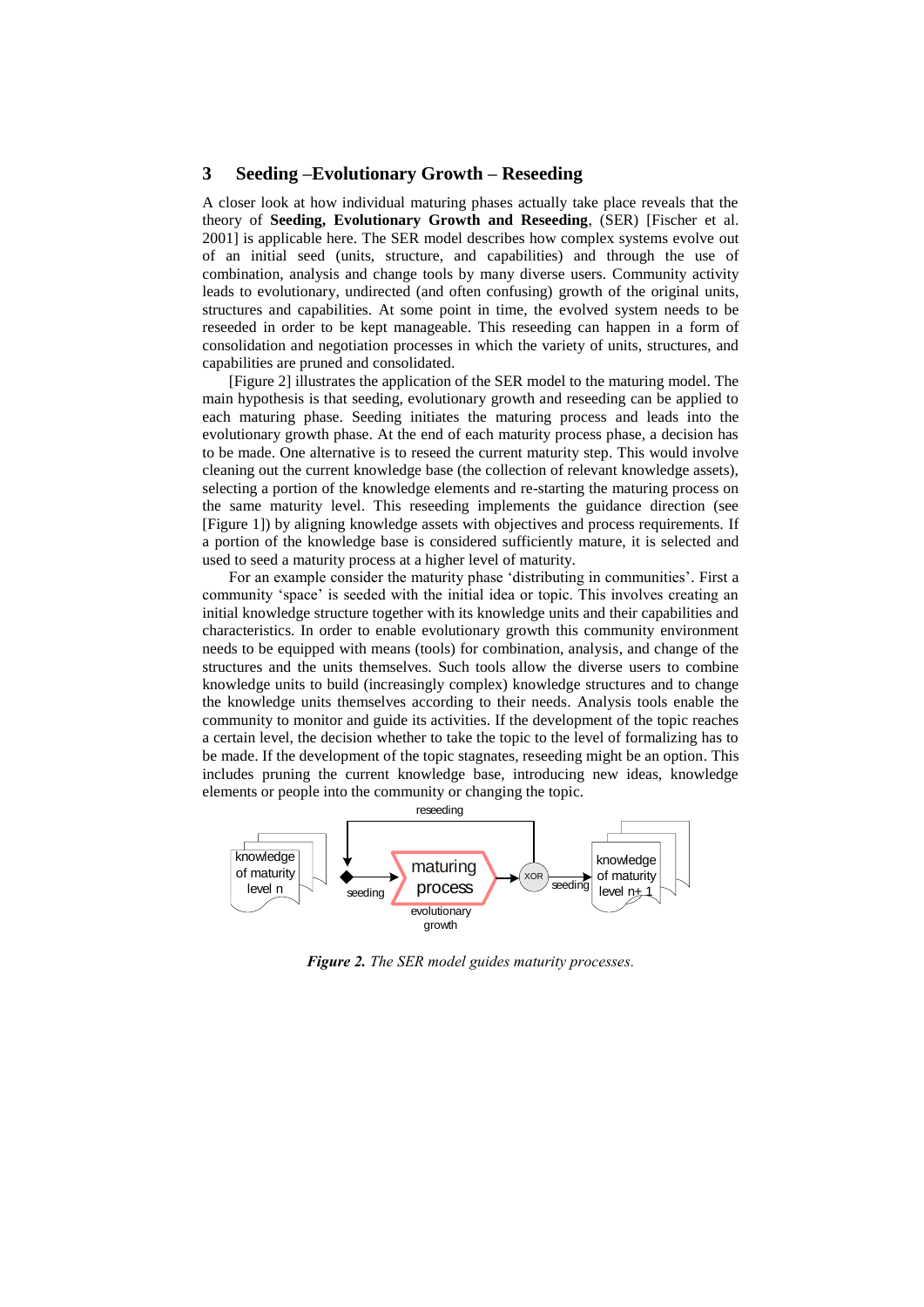# **4 Maturing Services**

If we consider the knowledge asset types that appear in [\[Figure 1\]](#page-3-0) we find that they are supported by a variety of mainly independent tools divided both along the levels of interaction and along the types of knowledge asset. The independence of these tools reflects the existing gaps in the support for maturing processes as it exists so far.

**Table 1:** Separation of knowledge asset types within different tools.

<span id="page-5-0"></span>

| <b>Dimensions</b><br>Levels of Interaction $\rightarrow$<br>Knowledge Assets $\downarrow$ | <b>Individual</b> | Community                      | <b>Organisation</b>                                                                                                         |
|-------------------------------------------------------------------------------------------|-------------------|--------------------------------|-----------------------------------------------------------------------------------------------------------------------------|
| <b>Contents</b>                                                                           |                   |                                | contacts, notes, drafts $\leftarrow \Box \rightarrow$ wiki pages, blogs $\leftarrow \Box \rightarrow$ manufactured contents |
| <b>Semantics</b>                                                                          | tags, conventions | $\rightarrow$ local ontologies | global ontologies                                                                                                           |
| <b>Processes</b>                                                                          | tasks             | task patterns                  | process models                                                                                                              |

To overcome the described separations, we need to interconnect tools which manage the different knowledge assets and provide services that support the knowledge flow between the different levels [\[Table 1\]](#page-5-0). We refer to such tool connections and services as **maturing services**, since they support the maturing process.

Generally, a service is an abstract resource that represents a capability of performing tasks that form a coherent functionality from the point of view of providers entities and requesters entities [W3C 2004]. It consists of a contract, interfaces as well as implementation and has a distinctive functional meaning typically reflecting some high-level business concept covering data and business logic [Krafzig, Banke and Slama 2005, 57-59]. In our case, the business concepts represented by maturing services are the knowledge asset types identified above, i.e. the contents of varying degrees of maturity, the maturing and guidance processes as well as the various types of semantics. Consequently, maturing services are needed that help knowledge workers to handle these knowledge assets. Whereas the technical definition of services is supported by a set of standards (such as Web services), it is the conceptual part (i.e. defining types of services that are useful) that is currently lacking. But exactly this conceptual part matters most when organisations attempt to profit from the promised benefits of service-oriented architectures. In the following, we introduce three maturing service types which we will consider in the future, and give an example of one intelligent service which we have implemented for a collaborative tagging environment.

### **4.1 Maturing Service Types**

According to the SER model we distinguish between three types of maturing services: **Seeding services** enable the user to set up and initialize knowledge units and structures within a community. Such services could include the initialization of an associative network (AN) based on document similarities or the initialization of user models based on social network analysis (SNA). During seeding specific similarity measures and characteristics which the SNA algorithm operates upon will be determined. Seeding services also include functionalities to use the instantiated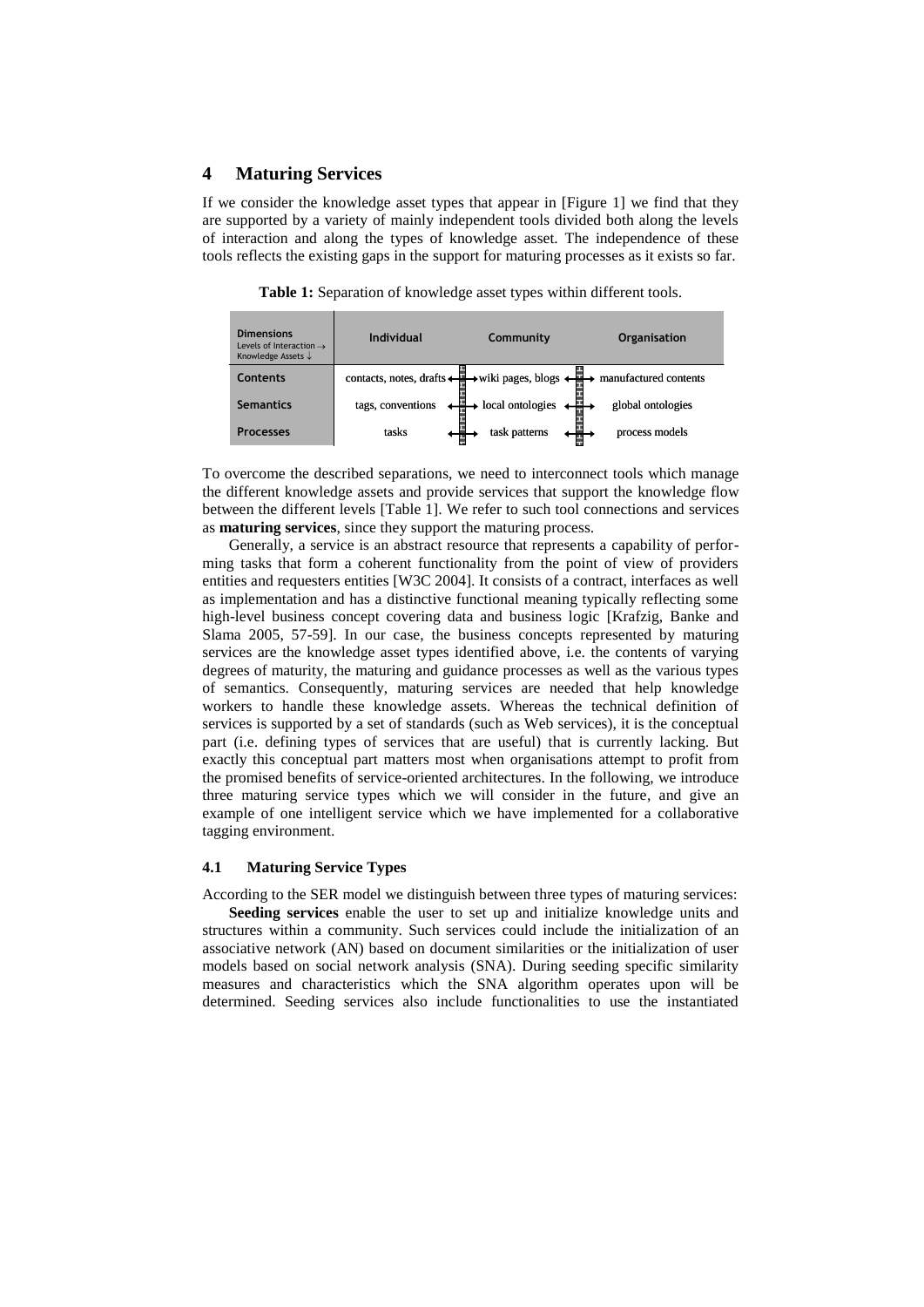structures. In our example these would include services that recommend relevant documents and persons based on the AN or the user model. An example will be presented in the next section.

**Growth services** allow users to add new knowledge units (e.g. documents or users), to adapt their characteristics (e.g. the users' competencies) to provide comments and to change the system behaviour. Growth services are based on the Web2.0 paradigm in which users can produce their own content and which utilizes collective usage data and user feedback to improve the system's performance. In our example, growth services include mechanisms to change weights within the AN and mechanisms to infer user characteristics based on their activities.

**Reseeding services** allow the user to analyse and visualize the collective activities of the community, negotiate between conceptualizations of different users and finally (and most importantly) to change the underlying structures and functionalities. These reseeding services will go beyond the Web2.0 paradigm by enabling users to not only add and change content but also to change the underlying structure and functionality of the evolving knowledge system. In our example this could include adapting similarity measures and changing user characteristics.

### **4.2 Seeding and Growth in a Collaborative Tagging Environment**

Tagging resources can be seen as a first step of providing semantic descriptions for these resources. The results of such activity are knowledge assets (tags) which are used on an individual level (see [Table 1]). Collaborative tagging environments (such as [http://www.flickr.com](http://www.flickr.com/) or [http://www.del.icio.us\)](http://www.del.icio.us/) make it possible to share these in a community setting. How could services be designed to facilitate the seeding and evolutionary growth in the community setting.

As a basis of our maturing services we use cognitive models that have been extensively used for modelling individual cognitive processes of knowledge encoding, representation and retrieval. An example here is the declarative knowledge module in ACT-R [Anderson et al. 2004] which models knowledge as an associative network. We then seek to transfer these models to a distributed community setting where several actors and shared artefacts are involved. So in fact what we are aiming to do is to describe knowledge maturing in an organisation as a distributed cognitive process which is based on a knowledge representation that describes the knowledge of a whole community .

In the example of the collaborative tagging environment, the folksonomy (shared tags) is modelled as an associative network using tag co-occurrences [e.g. Steels 2006]. Tags are modelled as nodes in a network where co-occurrence with other tags determines the associations, or the weights on the edges. We have modelled a folksonomy in this way for a flickr data set [Pammer, Ley and Lindstaedt 2008].

After an appropriate model has been established (and evaluated for its validity) intelligent services can be built upon it by simulating cognitive processes on a community level, such as knowledge retrieval. In the flickr example, the service we implemented was to recommend tags when users uploaded new pictures. This service simulates tag associations in a distributed cognitive structure. In another case, we employ spreading activation mechanisms for these processes (which are also implemented in the ACT-R architecture) [Scheir, Ghidini and Lindstaedt 2007]. First experiments have shown that this service reduces the number of tags people use as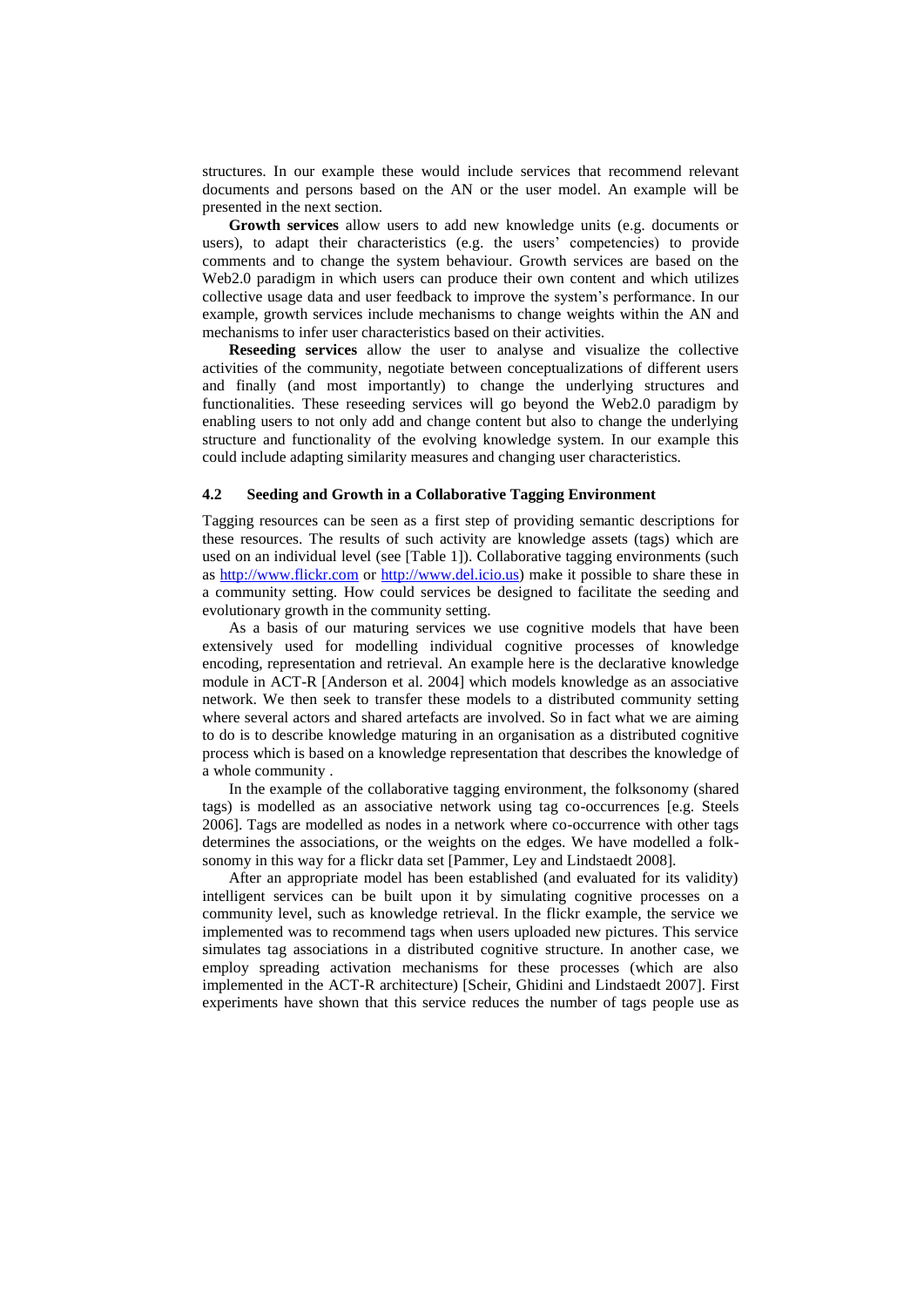they make use of existing tags. In our view this helps to emerge a shared understanding, as the system grows evolutionary.

# **5 Conclusions**

In this contribution we have introduced our current understanding of the knowledge maturing process. In the MATURE project we will study in detail how this maturing process currently takes place within organizations and communities. Based on the insights we gain we will develop maturing services which will support knowledge maturing along the knowledge asset type dimension (supporting maturing of contents, semantics, and processes tightly interwoven) and providing integrated support for the whole maturing process from individual learning to organizational learning.

These services enable the creation of learning environments as a set of loosely coupled tools which can be integrated based on the emerging mashup paradigm. This brings learning & maturing support to the end user and creates a flexible and dynamic knowledge and learning architecture.

### **Acknowledgements**

This work has been partially funded under grant 216346 in the IST work programme of the European Community. The Know-Center is funded within the Austrian COMET Program - Competence Centers for Excellent Technologies - under the auspices of the Austrian Ministry of Transport, Innovation and Technology, the Austrian Ministry of Economics and Labor and by the State of Styria.

# **References**

[Anderson et al. 2004] Anderson, J. R., Bothell, D., Byrne, M. D., Douglass, S., Lebiere, C., & Qin, Y. (2004). *An integrated theory of the mind.* Psychological Review, 111 (4), 1036–1060.

[Attwell 2007] Attwell, Graham (2007). *The Personal Learning Environments - the future of eLearning?* eLearning Papers, vol. 2 no. 1. ISSN 1887-1542.

[Braun et al. 2007] Braun, S.; Schmidt, A.; Walter, A.; Nagypal, G.; Zacharias, V. (2007): *Ontology Maturing: A Collaborative Web 2.0 Approach to Ontology Engineering,* WWW 07 Workshop on Social and Collaborative Construction of Structured Knowledge, Banff, Canada.

[Feldkamp, Hinkelmann and Thönssen. 2007] Feldkamp, D., Hinkelmann, K., Thönssen, B. (2007): *KISS- Knowledge-Intensive Service Support: An Approach for Agile Process Management*. In: Paschke, A., Biletskiy, Y. (Eds.): Advances In Rule Interchange and Applications, International Symposium RuleML 2007, Springer-Verlag, pp. 25-38

[Fischer et al. 2001] Fischer, G.; Grudin, J.; McCall, R.; Ostwald, J.; Redmiles, D.; Reeves, B.; Shipman, F. (2001): *Seeding, Evolutionary Growth and Reseeding: The Incremental Development of Collaborative Design Environments*, In. Olson, G:; Malone, T. and Smith, J. (eds.): Coordination Theory and Collaboration Technology. Lawrence Erlbaum Associates.

[Krafzig, Banke and Slama 2005] Krafzig, D., Banke, K., Slama, D. (2005): *Enterprise SOA: Service-Oriented Architecture Best Practices*, Upper Saddle River 2005

[Maier 2007] Maier, R. (2007): *Knowledge Management Systems. Information and Communication Technologies for Knowledge Management*, Berlin 2007